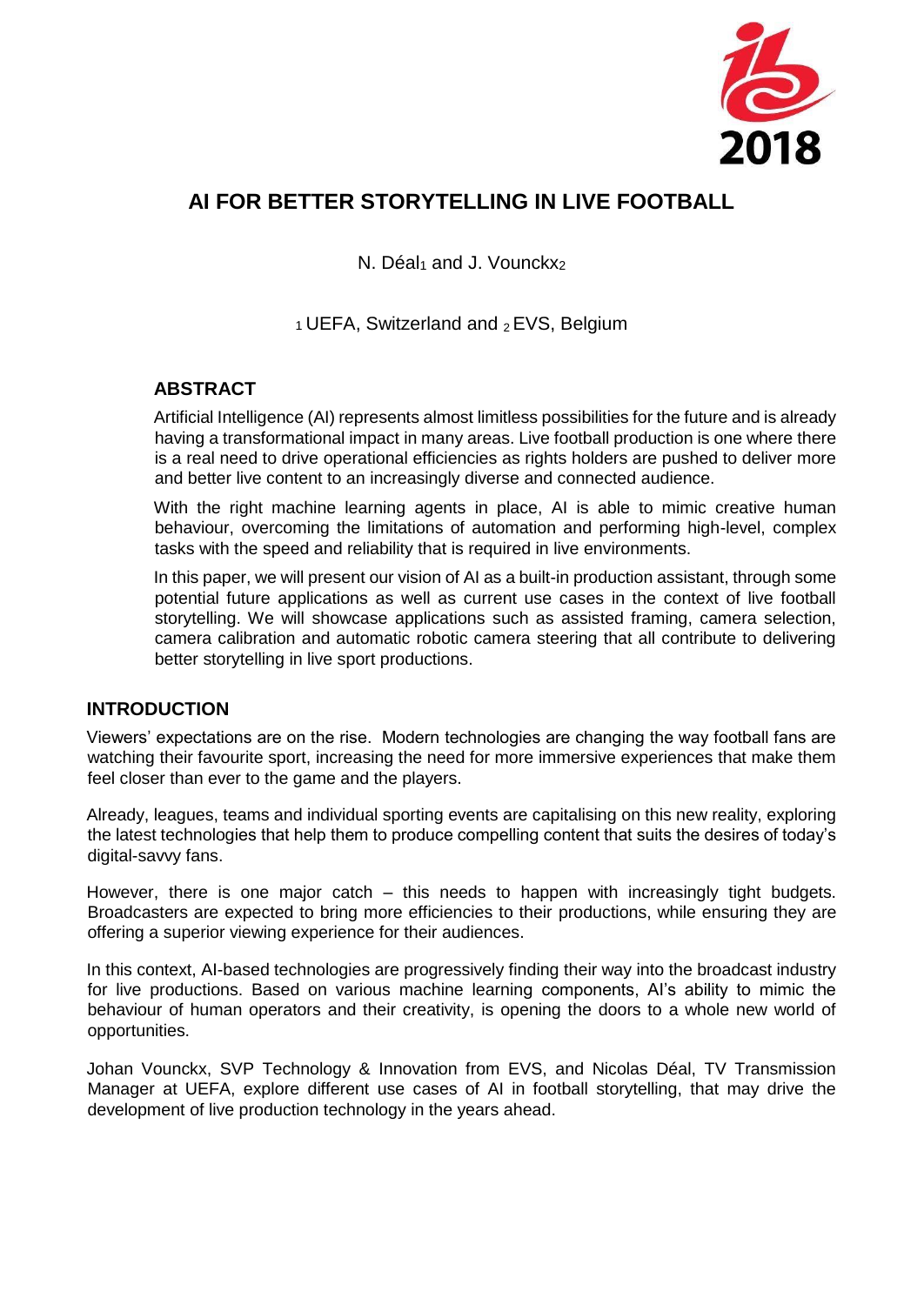

## **AI ON THE FOOTBALL PITCH**

#### **The Attractive Power of AI**

With the recent advances in neural network technology, and more specifically the ability to execute deep neural networks in real-time, AI has opened the door to a new kind of creative automation that lends itself well to live productions (1). It allows for the replication of the human artistic touch and the ability to cope with unforeseen events (2).

Neural network technology solves problems not by the explicit, rigid programming of a solution, but by learning from a large set of examples (3). By way of an example, say a set of images needs to be sorted into those with and those without cars in them (4). This image recognition problem can be solved by a neural network which will be given the images, along with the correct answers of 'car' or 'no car'. It uses these to learn the difference between the two kinds of images. Based on those inputs, the network can learn how to respond to new images, telling us whether or not they contain a car.

This process is similar to us humans, who learn by example and adjust our behaviour based on new experiences. After several attempts, we improve and eventually become competent, until we become an expert at addressing a specific challenge or 'input' (2).

Because it is still early days, it is difficult to foresee how AI will impact the future of live productions. But one certainty is that human oversight will always be important (5). Indeed, the creativity and flexibility of human operators will remain central for the success of live productions, and the machine learning process will always require the input of a human.

That said, we can easily envision a future where AI acts as an enabler - or an assistant - for the completion of certain tasks in live productions and deliver smarter workflows that would allow production teams to free up their time for more creative tasks.

#### **AI as a virtual production assistant**

Again, compelling live storytelling cannot happen without the human touch. The best stories arise from a human's creativity and their emotional intelligence. However, unlike humans, machines do not get bored, and they do not need to take a break to remain efficient. In certain circumstances, humans can be slower and less regular in the performing of their tasks, and this is where it makes sense for AI to intervene.

With the right machine-learning neural networks in place, AI can perform multiple tasks with the speed, reliability and consistency that are required within live productions – and that humans sometimes lack.

We present the concept of AI used as a built-in virtual production assistant, where operators and directors are assisted in the performing of their tasks by a system that is powered by a series of realtime engines (analysis engine, A/V processing engine, and a content creation engine). The analysis engine analyses in real-time the multiple audio, video and other data feeds that are generated during the production, or that can come from other sources such as social media or archives. The result of this analysis is a set of metadata such as events that happened (a red card, a goal kick, …), the indication of objects in the video, or the indication of the heat of the action in the image. The most immediate use of such metadata is the automatic generation of logging information during the matches.

This metadata is both stored for later processing and used immediately by the other real-time engines. The A/V processing engine uses the metadata to create audio and video material that can be used in the production. A simple example is the graphical insertion of information in the video (such as the indication of a fault, or the indication of biometric data of the players, or the drawing of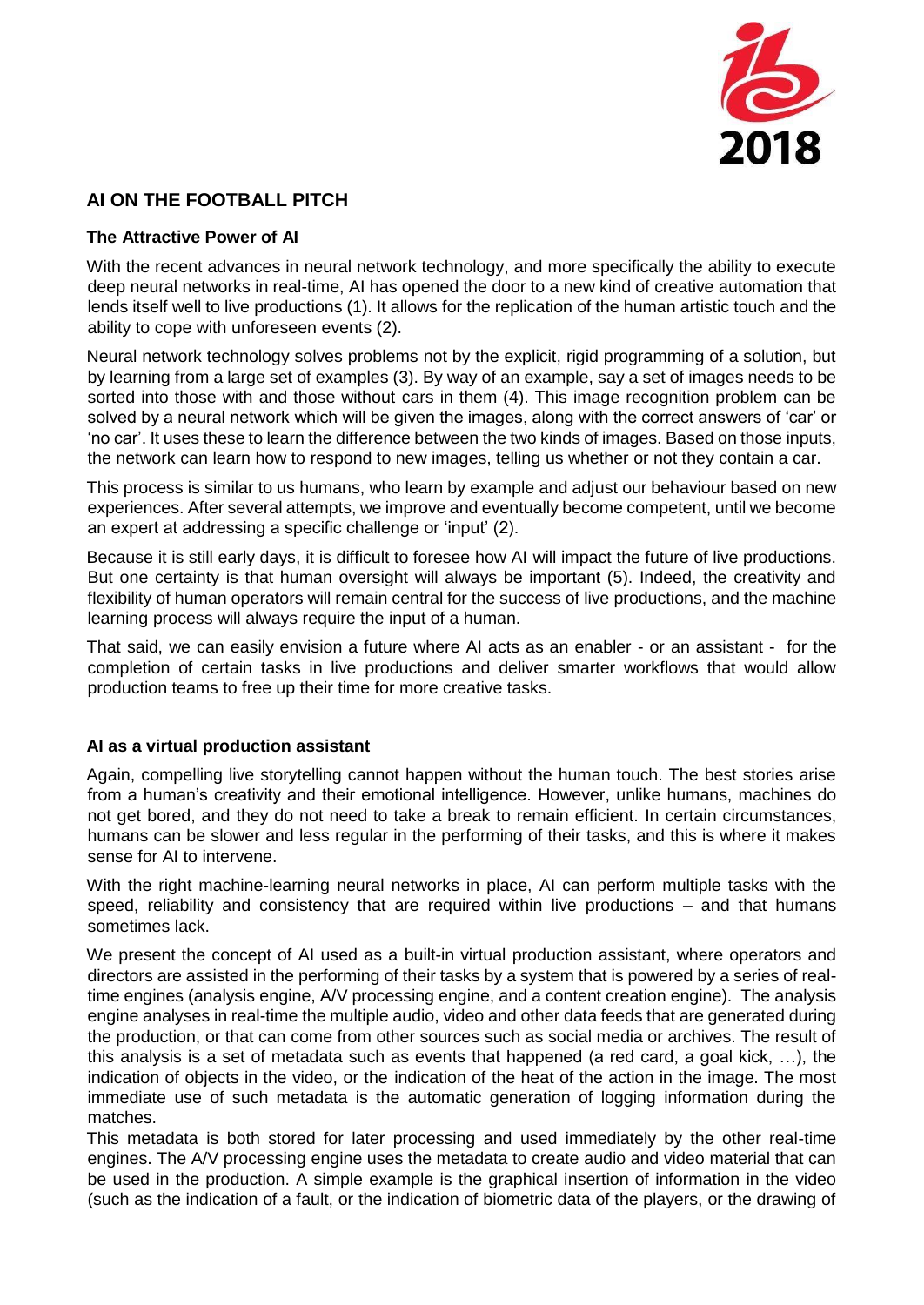

an offside line). The A/V content that is generated is then used in the regular production workflow. A last engine is the content generation engine. This is an engine that analyses metadata in realtime to auto-generate content. As an example, one can think of the automatic generation of highlights, or the automatic cropping of images. In both cases, the content generation engine creates the instructions to generate the A/V content. The actual processing of these instructions to actually create an A/V feed, is done by the A/V processing engine.

The system functions in two modes. The first being an automatic mode where suggested content (proposed replay sequences or proposed camera angles for instance) is pushed directly to the operators. Clearly, in this mode, the content generation engine is heavily used. This allows the directors to cope with the increasing complexity of today's productions and to react faster since the AI system pre-filters and pre-suggests what it deems the best content to be shown. An extreme case is a fully automatic production. Whereas this is not envisaged for major events, a fully automatic production is very relevant for long tail content, such as youth games or local matches, where traditional production methods are not realistic for budgetary reasons.

The second is an operator-steered mode where an AI-based natural speech processor interprets requests given by operators and directors such as 'give me a camera angle that shows the goal', 'give me a slow-motion view of this clip', or 'give me a replay of the last goal'. These requests are then translated by the natural speech processor into API instructions destined for each AI engine, that in turn, produce the desired A/V outputs.



Figure 1 - the virtual production assistant system.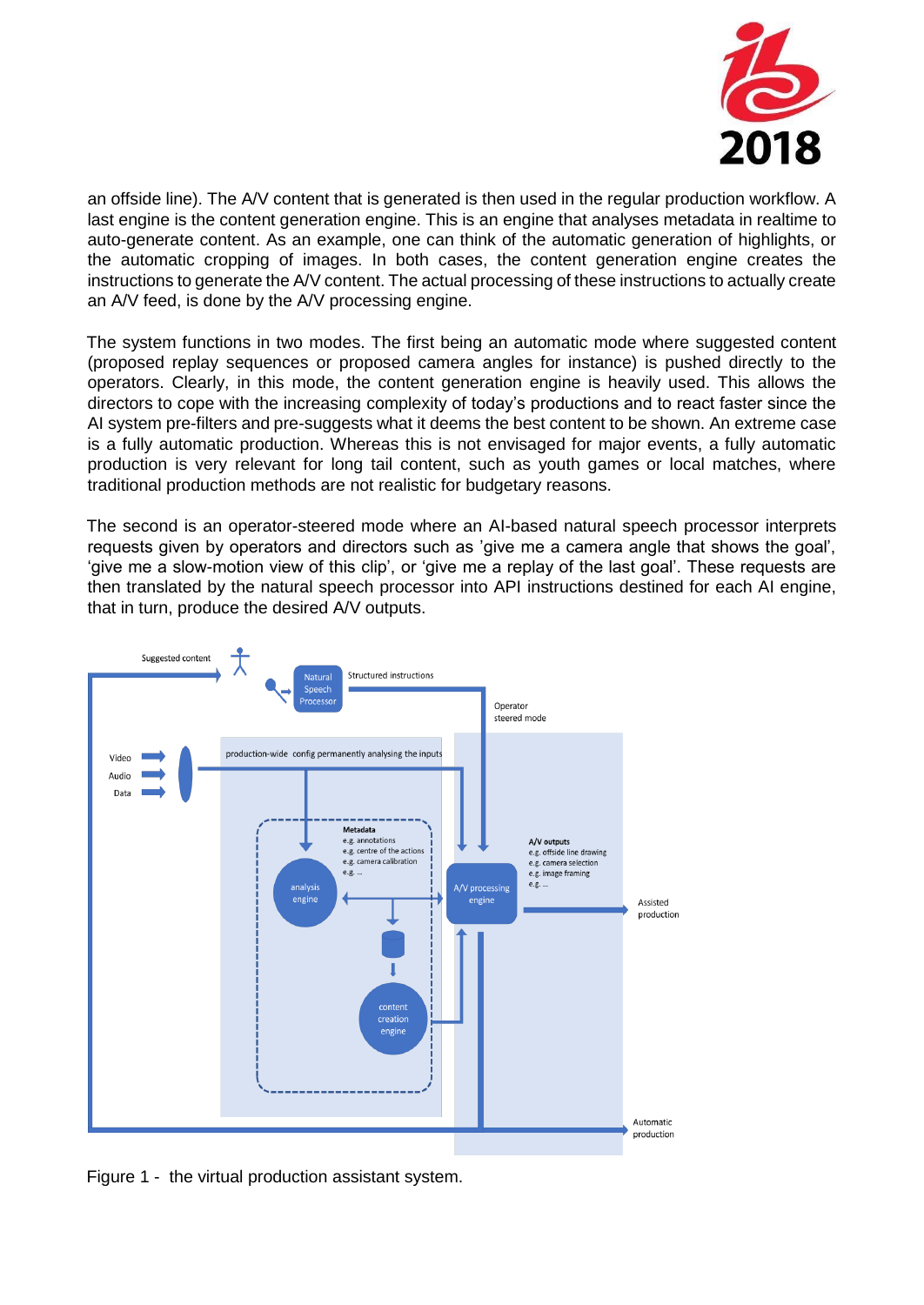

We've identified a wide number of application areas where the concept of AI as a virtual production assistant system can be envisaged:

#### **Anticipated application areas**

AI for live data analysis and the automation of certain tasks:

- Logging and indexing
- Camera calibrations
- Player and object tracking
- Performing intelligent searches for archival assets to integrate into the current broadcast (6)
- Interpreting and predicting game behaviour

#### AI for the preparation of video sequences to be aired upon request or as a proposal:

Here, two use cases can be envisaged, based on spatial and temporal selection of the existing A/V sources:

- Generating camera viewpoints & camera angles (either as a smooth evolution of the camera viewpoint, either by switching between viewpoints)  $\circ$  automatic camera viewpoints
	- $\circ$  viewpoints upon request (e.g. "give me a viewpoint with Messi")
- Generating replays & highlights  $\circ$  automatic camera viewpoints
	- $\circ$  viewpoints upon request (e.g. "give me the latest fault")

#### AI for the preparation of high-quality output:

- Graphic overlays in the correct visual perspective, leveraging the camera calibration performed by the analysis engines
- Creating slow motion clips from regular cameras
- Performing the colour shading
- Presenting additional camera views obtained via a recombination of existing and interpolated camera images
- Automatic steering of robotic cameras

In addition to the abovementioned application areas, we see other specific use cases where live football productions would benefit from the integration of an AI production assistant:

#### AI to cut and propose replay clips:

Instant replays are so commonly used in the live production of sports events, they've become a fundamental part of the storytelling and it's hard to imagine watching a game without them. However, one of the issues with replays is that they consume airtime at the expense of the live action coverage. To remediate this situation, an AI-based system could cut the replay clips then propose them directly to the viewers on different screens, as soon as they are ready. It would be up to the viewers to decide how many replay clips they would like to watch, and most importantly, when. The clips would show up on the main window, but the live stream would still be visible, offering the possibility to come straight back to the field, would some eye-grabbing action occur.

Figure 2 below shows how an AI-based solution could present replay clips directly to the viewer's iPad. As soon as the various replays are produced, they would show up below the live match, allowing the user to switch between the different replays and the live match at their convenience.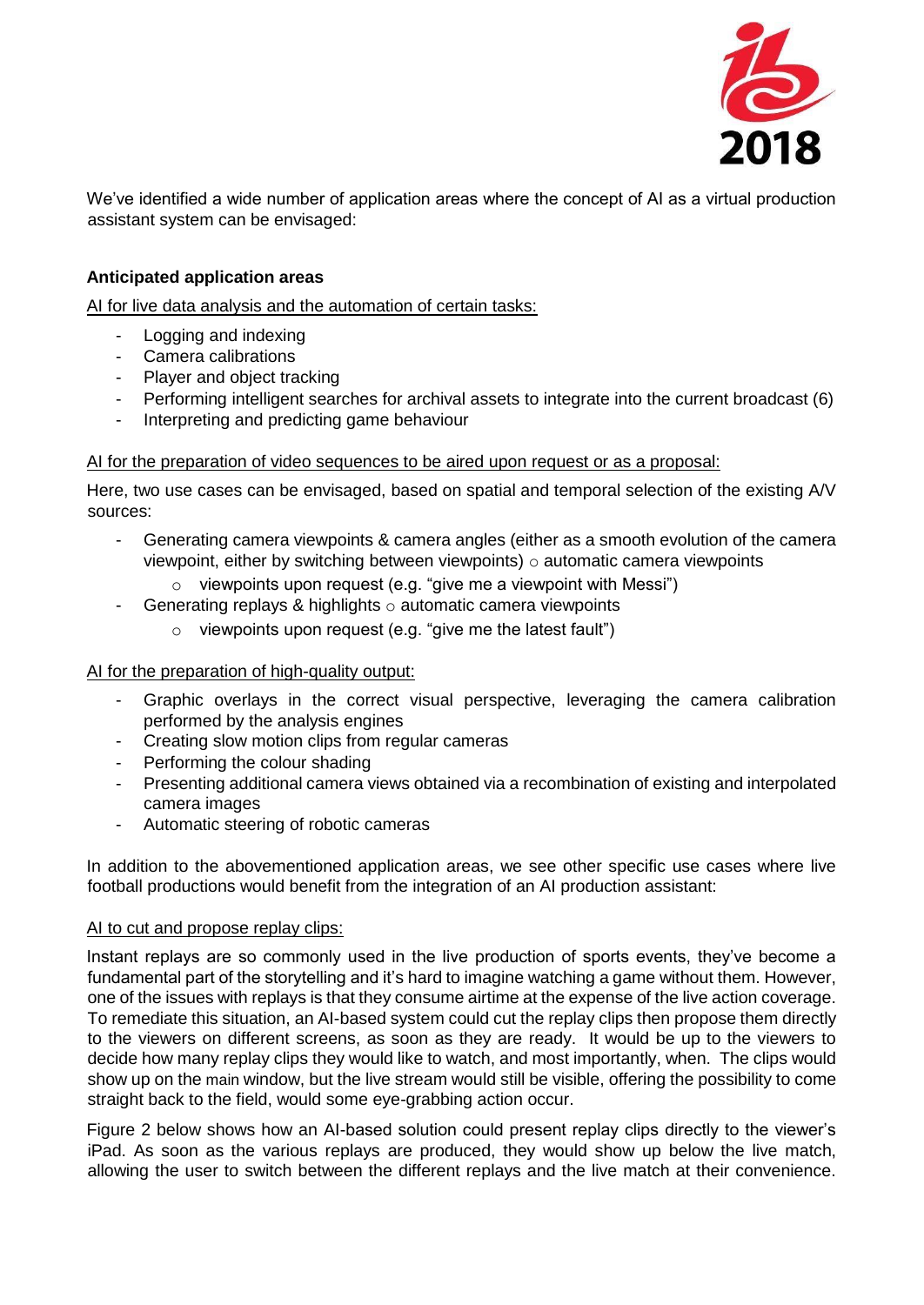

The AI assistant would automatically detect the aspect ratio of the viewer's device and crop the format accordingly.



Figure 2 – replay clips are proposed automatically to the viewer, with the live stream still visible.

#### AI for live coverage of the action using fixed cameras:

With AI, the numerous HD mobile cameras that are found in the stadium could be replaced by fixed 8K cameras that are strategically placed to cover the entire football pitch, reducing the amount of equipment needed. With the right deep learning algorithms, the AI assistant would be able to detect and extract the relevant action. The resulting data stream of each camera would then be transmitted to a data centre for the pictures to be processed, stored or used as a live stream in a live production.

The vision we have for the future of live productions is one that combines the best of both worlds: the speed and reactivity of AI to increase operational efficiencies by taking on tasks that involve labour-intensive content/data management (7) - and the flexibility and creativity of humans, who remain in the driving seat and are able to focus on their primary activity: to create the most compelling stories for a top-notch viewing experience.

In the next section, we will provide some examples of how EVS is working to integrate AI into live football productions.

### **THE WARM-UP TO AI-ASSISTED STORYTELLING**

#### **Assisted framing**

Assisted framing is a function which uses AI to crop regular HD feeds into smaller aspect ratios to fit smartphone and other screen formats. This is used for the publication of content on social media or on a mobile-first feed, where varying aspect ratios are required.

Conventional approaches such as centre-aligned cropping or object detection have their limitations: the action is rarely in the middle of the original camera image, so you face the issue of missing a big part of the action by choosing centre-aligned cropping. And although object detection might seem like a better option, it is not easy to put into practice since the ball can get hidden behind players or have other objects mistaken for it. Furthermore, the ball is not always the most interesting part of the action, as other actions can distract from the ball, such as the players.

With AI, the system can extract the key element in the image and mimic the behaviour learnt from the training set, where learning data is shown to the network after a human operator indicates the best optimal focal point of the action from a variety of games.

Technically, the assisted framing is based on a sequence of real-time engines. The first engine, based on a neural network capable of identifying the focal point of the action in the different images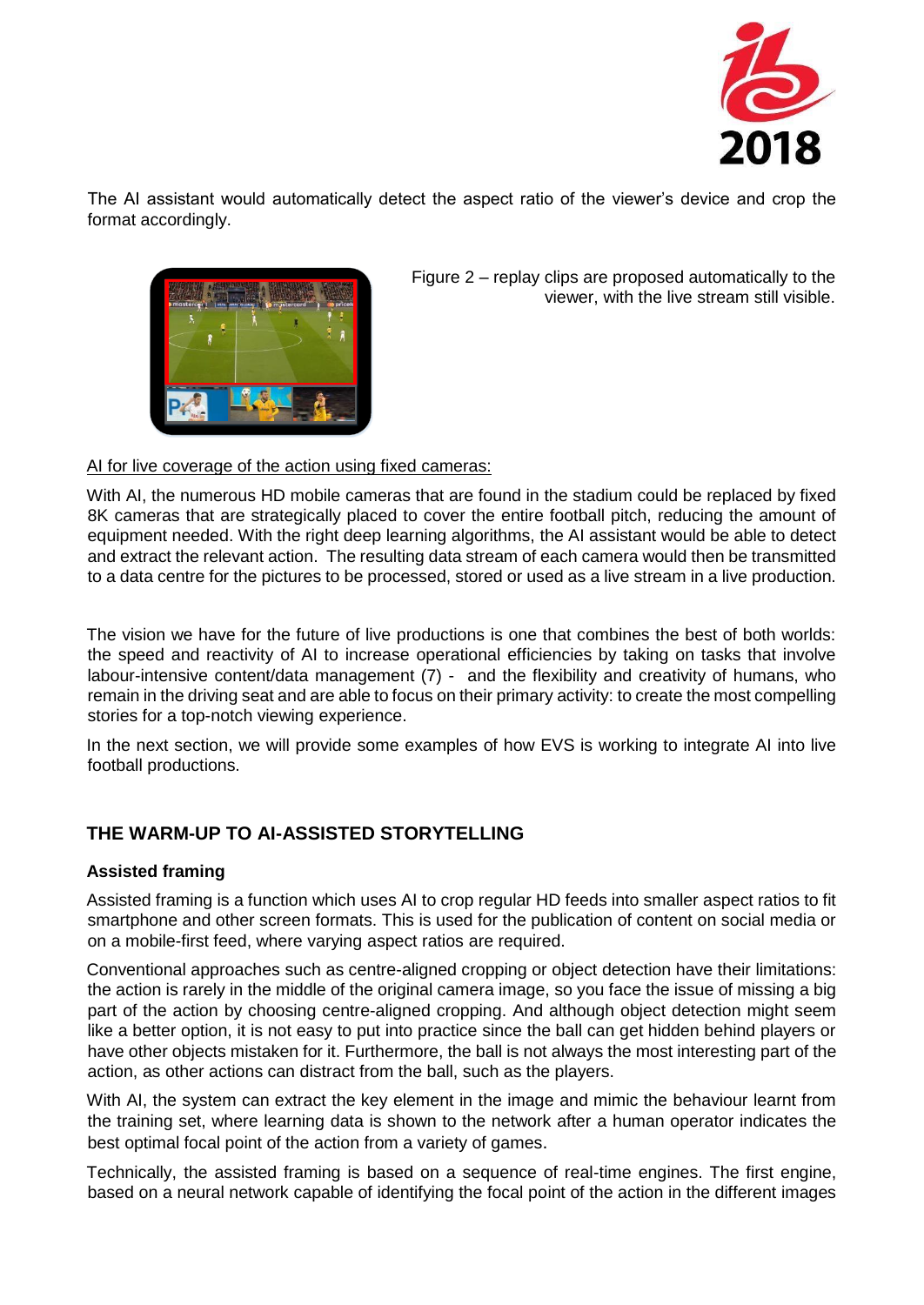

of the video, returns the Region of Interest for each individual image in the video sequence. This Region of Interest is identified by a set of values, including its position (X<sub>rawi</sub>, Y<sub>rawi</sub>) corresponding to the current image (with index i) in the video. These values are forwarded to a second real-time engine that will apply a temporal filtering. The temporal filtering ensures a smooth evolution of the Region of Interest, avoiding too sudden jumps in the resulting framed video. In order to apply this filtering, the real-time engine uses the Regions of Interest of the previous images in the video, including the positions {(xrawi-1 Yrawi-1), …}. This results in a tuned Region of Interest for the current image. Finally, a real-time video processing engine will cut out the desired Region of Interest from the original image and will forward that image to subsequent stages in the production workflow.

![](_page_5_Figure_2.jpeg)

Figure 3 – assisted framing approach based on a sequence of real-time engines

Using this method, the sequence in figure 4 below, shows how AI can create an ideal framing that goes beyond conventional approaches:

![](_page_5_Figure_5.jpeg)

Figure 4 – assisted framing starts from the original image, and, based on deep learning, cuts out a cropped and zoomed part that corresponds to the heart of the action.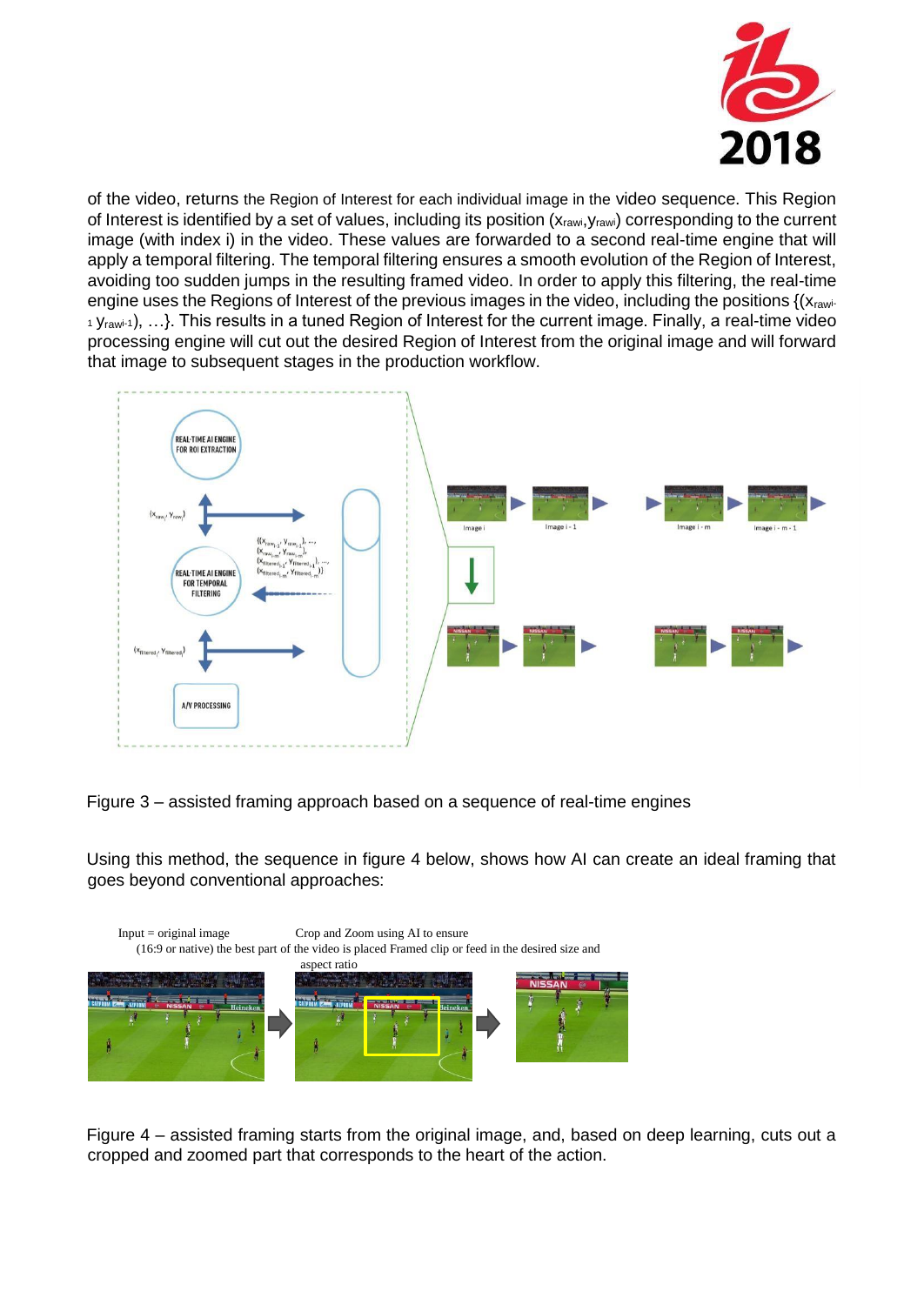![](_page_6_Picture_0.jpeg)

#### **Assisted camera selection**

For any important football game, there are multiple cameras in place to make sure the action is covered at all times and it's up to the director to decide which of those many camera angles will be shown on TV. Assisted camera selection uses AI to self-select what it deems to be the best, or most appropriate camera angle. To measure the results, we asked people to rate different clips from the same game. One clip was the human directed clip, the second was the algorithmic solution and a third clip that was semi-randomly generated was added. The results indicate that the machinedirected clips, with the exception of a purposely complex scene, performs at the same level as the human director.

![](_page_6_Figure_3.jpeg)

Figure 5 – assisted camera selection – the system automatically selects the best camera angle to create a compelling program view

### **Assisted camera calibration**

AI can perform camera calibration in real-time based on the video image. For each video image, the transformation between the camera image and the layout of the field is calculated. This allows to easily draw lines and other objects in the rectangular 2D view of the field, and then to project these lines and objects into the real image with the right visual perspective. A neural networkbased approach calculates what a 2D version of the field would look like from an in-stadium camera. Then, realizing the link between the two, elements can be added automatically. The first application of this is the accurate addition of an offside line for use in a football game. With machine learning techniques, the system shows operators the exact position on the field where players would be offside – all shown on the in-stadium camera's video output.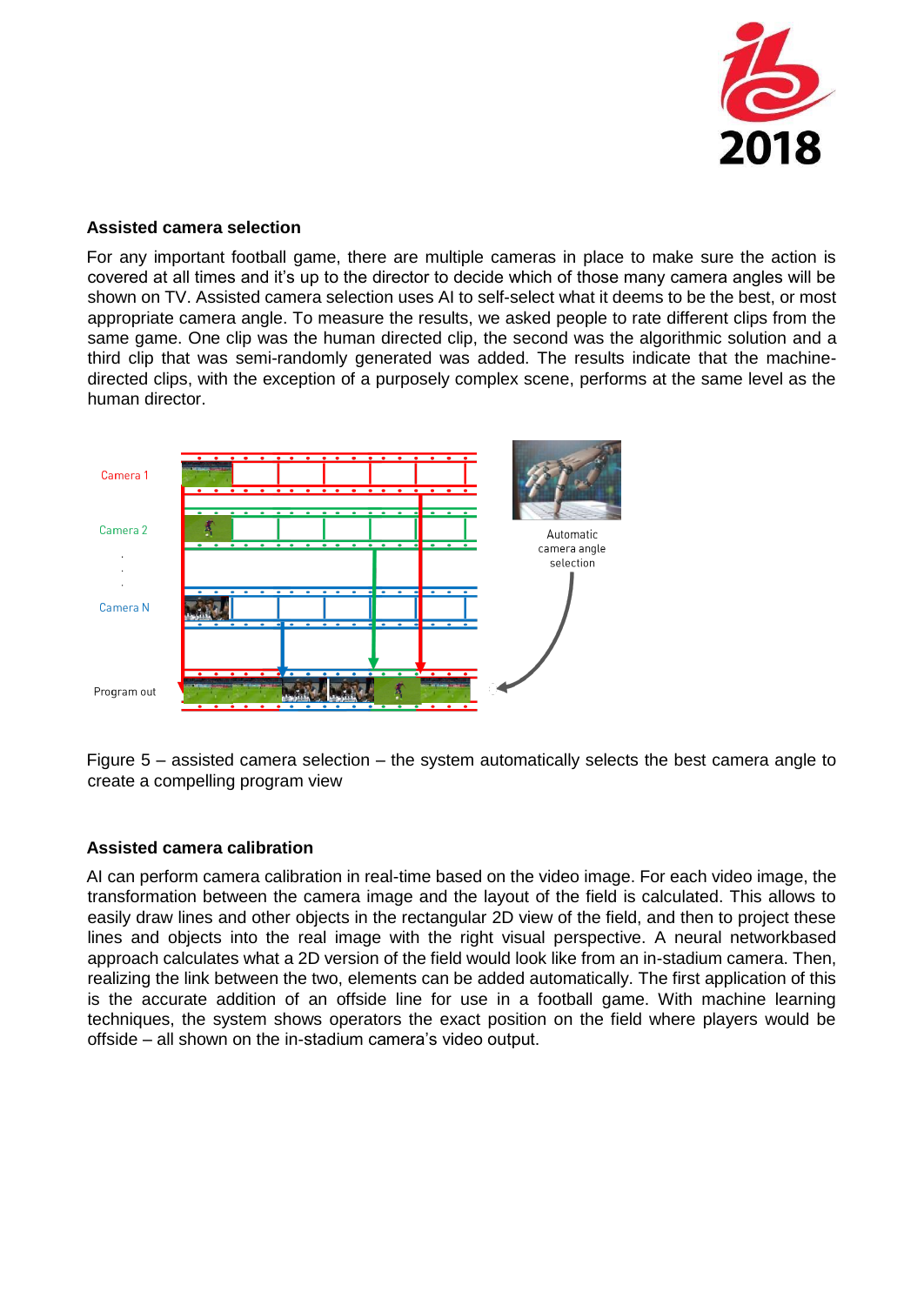![](_page_7_Picture_0.jpeg)

![](_page_7_Picture_1.jpeg)

Figure 6 – the automatic calibration creates a link between the camera image and a 2D layout of the pitch. The last image shows how an offside live is then drawn with the right perspective.

The automatic camera calibration is based on an analysis of the images generated by the camera. A concatenation of several AI engines identifies reference markers in the football field and combines these to map the real camera image on a mathematical representation of a soccer field. This mapping is used to extract the parameters (8) that identify a camera calibration and that specify the transformation between the real camera images including the distortion and the optical perspective on one hand, and the real world on the other hand. Based on these calibration parameters, overlaying objects on the real video image boils down to applying the inverse transformation of the real world object in a real world coordinate system into the coordinates of the obtained video images.

#### **Assisted robotic camera steering**

Technologies comparable to AI-assisted framing open the door for other applications including automatic robotic camera steering. With this approach, AI predicts the action and moves the camera into the right direction to ensure that it follows what it thinks is the most relevant part of the image. Figure 7 shows how the system analyses the scene from a wide-angle camera covering the complete pitch to detect the relevant information. The AI module then uses that information to steer each robotic camera by P/T/Z commands, pointing the camera in the right direction. This method generates interesting and dynamic viewpoints - in real-time and with the appropriate zoom factor.

The automatic robotic camera steering builds on a number of AI engines. A first component, applied at the beginning of the production or whenever the reference position of the cameras changes, uses an AI engine to automatically calibrate the cameras, allowing to correlate the different camera locations and positions inside the images created by these cameras. The calibration is based on an analysis of the images created by the cameras.

A second component will ensure a real-time steering of the different robotic cameras. The images coming from a camera covering the complete soccer field, are fed into an artificial intelligence engine that will define the area(s) that should be filmed by the robotic cameras. These area(s), thanks to the calibration, are translated into concrete P/T/Z instructions to the robotic cameras. The images created by the robotic cameras are processed by regular production equipment, independently from the AI engines.

The glass-to-glass latency between the camera capturing the complete soccer field, and the robotic camera pointing to the appropriate area of the field as indicated by the AI engine, is very critical. If this latency becomes too high, the robotic cameras will never follow the real action and will always lag behind the ideal position. A lot of effort has been spent in optimising this end-to-end latency, both by optimising the raw performance and transfer speeds of the processing pipeline, and by tuning the AI algorithms.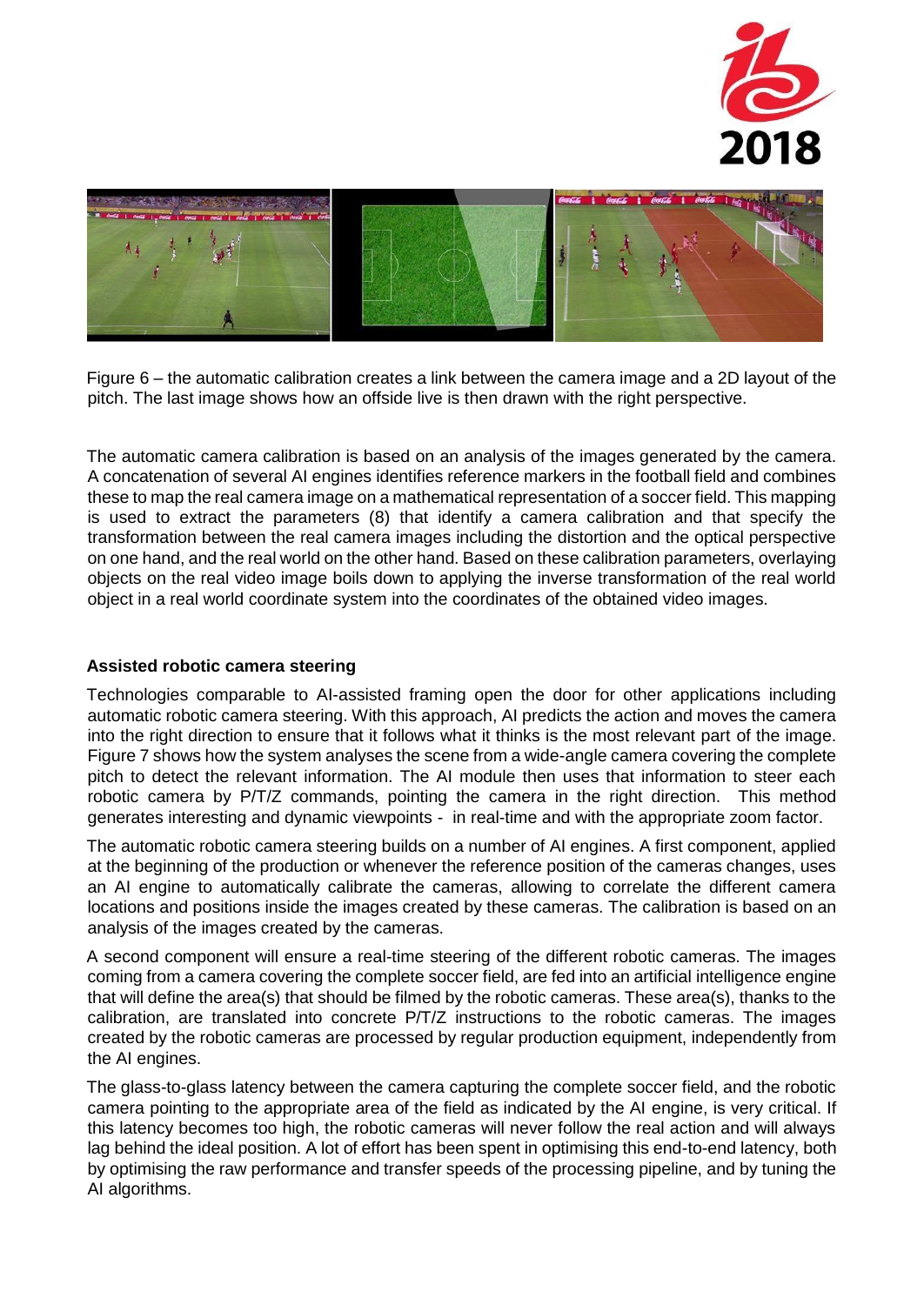![](_page_8_Picture_0.jpeg)

![](_page_8_Figure_1.jpeg)

Figure 7 – robotic camera steering system

### **Assisted slow motion**

Slow motion replays are extremely valuable in football and in sports in general as they allow viewers to appreciate the skills of the players or athletes and help audiences better understand a given action or incident. Viewers particularly enjoy the clean image quality from super motion cameras that make the experience even better for storytelling. However, because super motion cameras are expensive, they are limited to very few, strategic camera positions.

With AI however, it becomes possible to create high-quality super motion images from regular cameras. Neural networks can be trained to create video interpolation, where virtual, intermediate frames are inserted in between the real, physical images for a much higher framerate video.

Figure 8 shows how AI-generated super motion creates higher-quality replays in comparison with super motion created by repeat frames - rather than repeating frames, the creation of additional frames generates smoother, more coherent video sequences.

![](_page_8_Figure_7.jpeg)

Figure 8 – smoother super motion replays with AI-created images